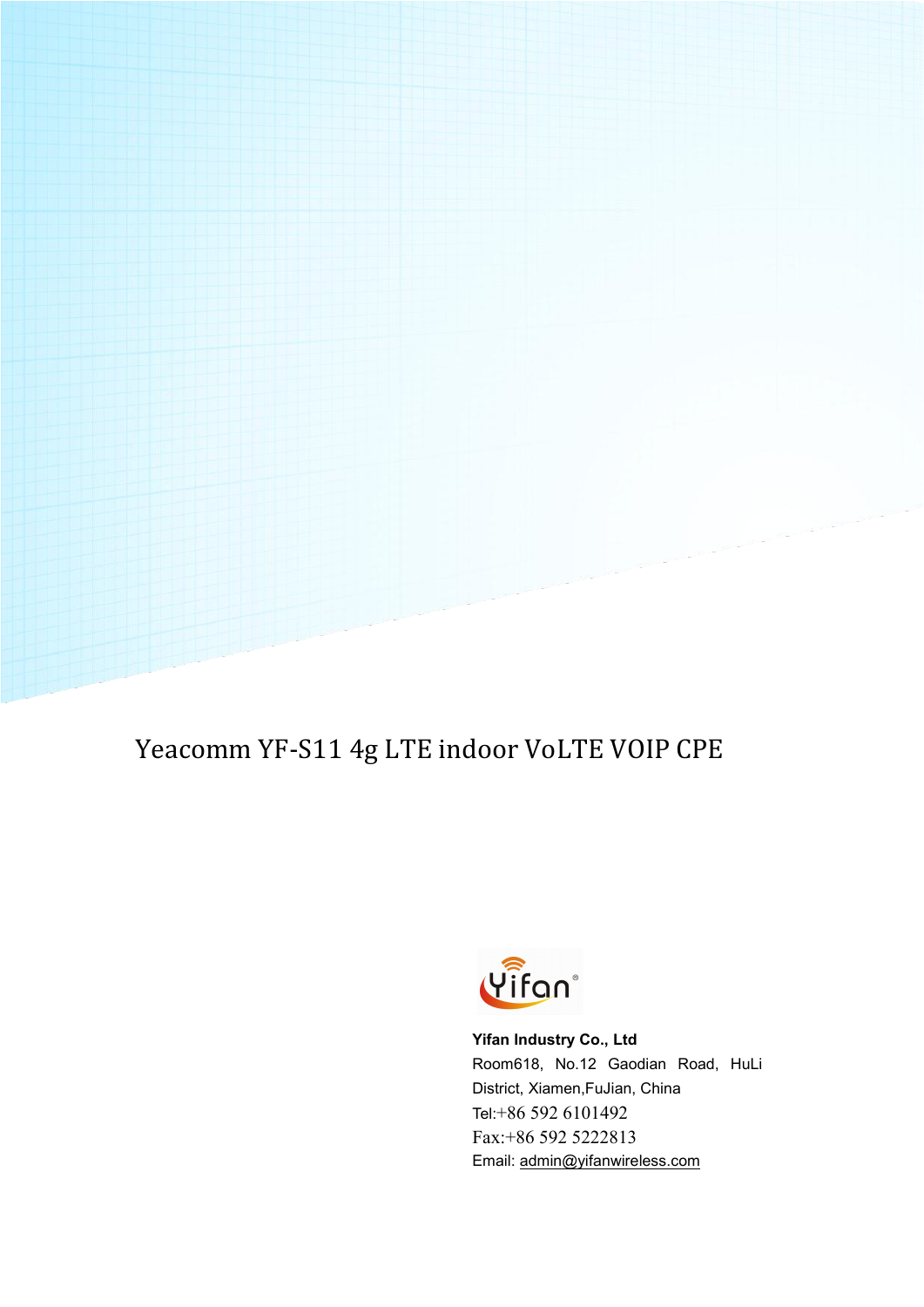### 1. Overview

As a high-performance LTE CPE device, the Yeacomm S11 enables home office (SOHO) users to get access to wireless and wired networks

| No. | Feature               | Description                                                    | Comments   |
|-----|-----------------------|----------------------------------------------------------------|------------|
|     | LTE BB ASIC           | ZX297520V3                                                     | <b>ZTE</b> |
|     | LTE RF ASIC           | ZX234220A1                                                     | <b>ZTE</b> |
|     | Flash                 | 128M                                                           |            |
|     | <b>SDRAM</b>          | 128M                                                           |            |
|     | <b>WIFI</b>           | RTL8192ES                                                      | Realtek    |
|     | Ethernet LAN port     | 1*10/100 auto-sensing, auto-MDX                                |            |
|     | <b>LED</b> Indicators | Signal Strength /<br>LTE/WIFI/ETH/POWEER                       |            |
|     | <b>Button</b>         | Reset、WPS 、 WIFI                                               |            |
|     | Power supply          | Input: Universal range 100~240VAC<br>Output: 12V/0.5A<br>5V/1A |            |

The Yeacomm YF-S11 can work in any of the following network standards: Frequency Division Duplex (FDD)

Time Division Duplex(TDD)

Dual Carrier High Speed Packet Access Plus (DC-HSPA+)

High Speed Packet Access Plus (HSPA+)

High Speed Uplink Packet Access (HSUPA)

High Speed Downlink Packet Access (HSDPA)

Universal Mobile Telecommunications System (UMTS)

Enhanced Data Rates for Global Evolution (EDGE)

General Packet Radio Service (GPRS)

Global System for Mobile Communications (GSM)

The Yeacomm YF-S11 provides the following services and functions :

Data services Voice services (Optional) Short message service (SMS) Security functions Maintenance and management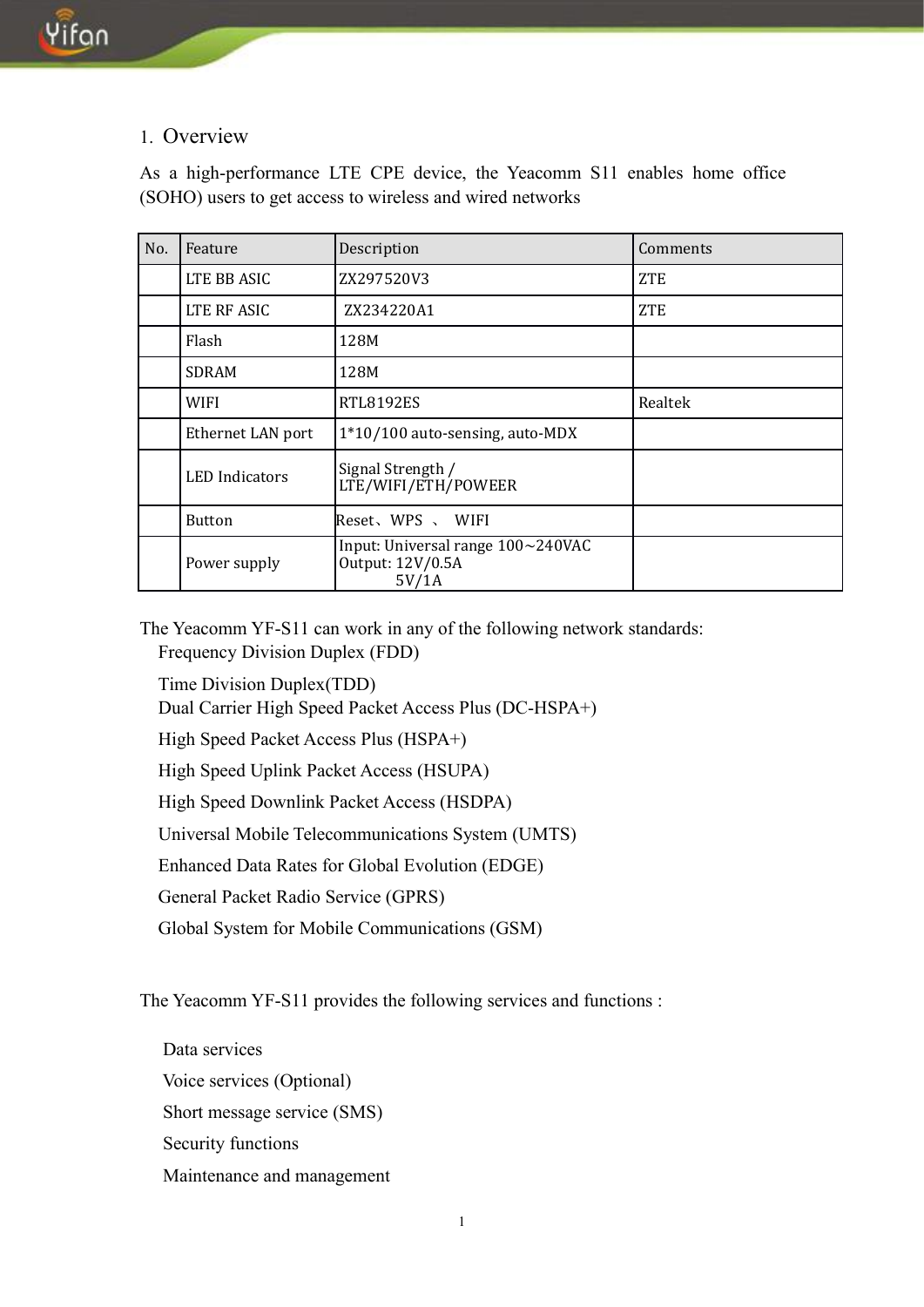

```
Yeacomm YF-S11 Pictures :
```
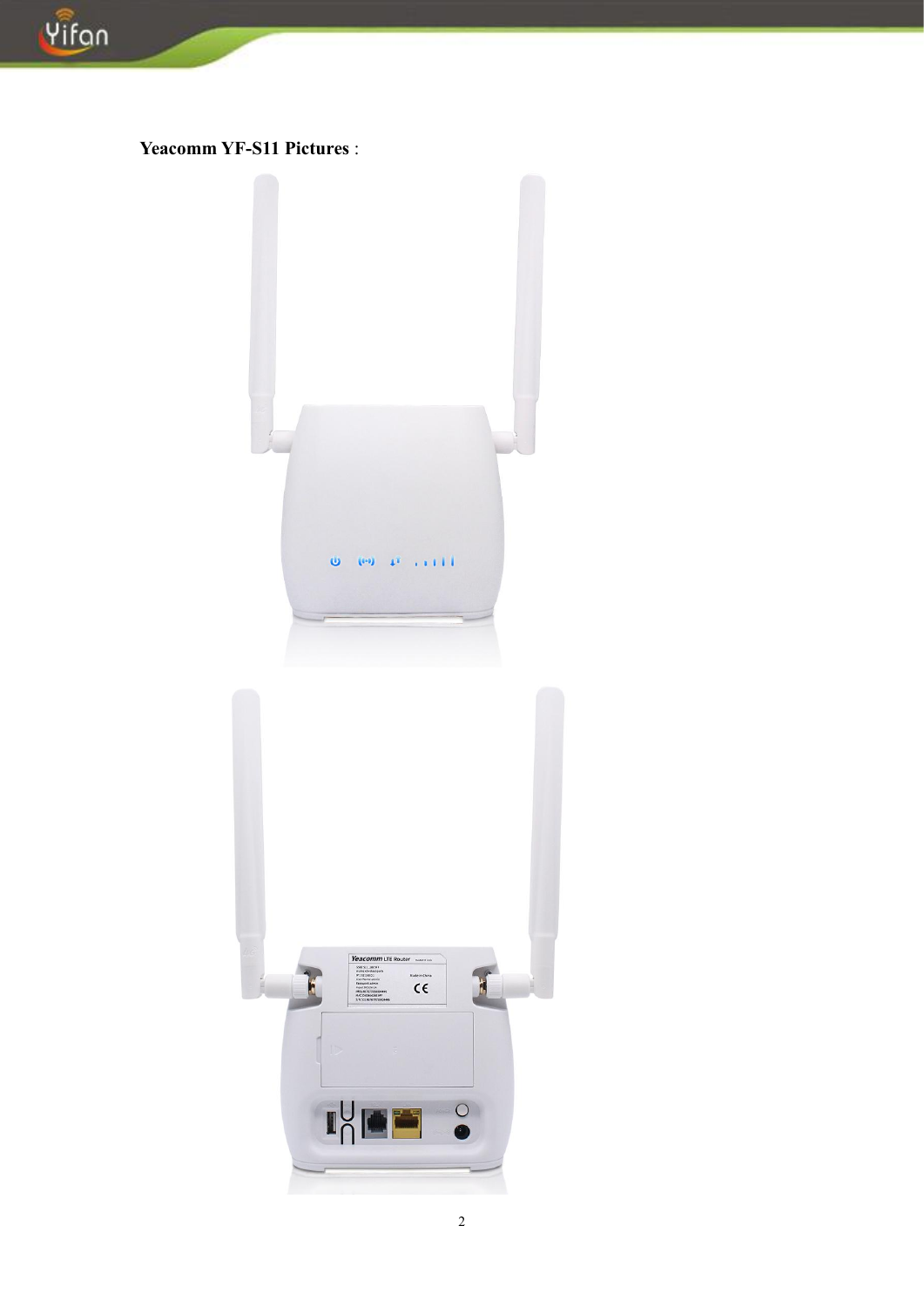

2. Main functions:

\*Support 2G/3G/4G network connection

\*VOLTE

\*VoIP(optional)

\*Support external antenna and build-in battery (Optional)

\*WLAN function, easy to expand wireless network.

\*Prevent loiter network, multi wireless safety ensuring.

\*IP broadband band control, ensure the speed.

\*Support network traffic statistics.

\*Support up to 32 WIFI devices online simultaneously.

\*IEEE802.11b/g/n

\*Functioning as a Dynamic Host Configuration Protocol (DHCP) server and supporting

\*Network Address Translation (NAT)

\*Internet Protocol version 6 (IPv6)/Internet Protocol version 4 (IPv4) dual stack

\*Security functions

\* Wi-Fi protected setup (WPS)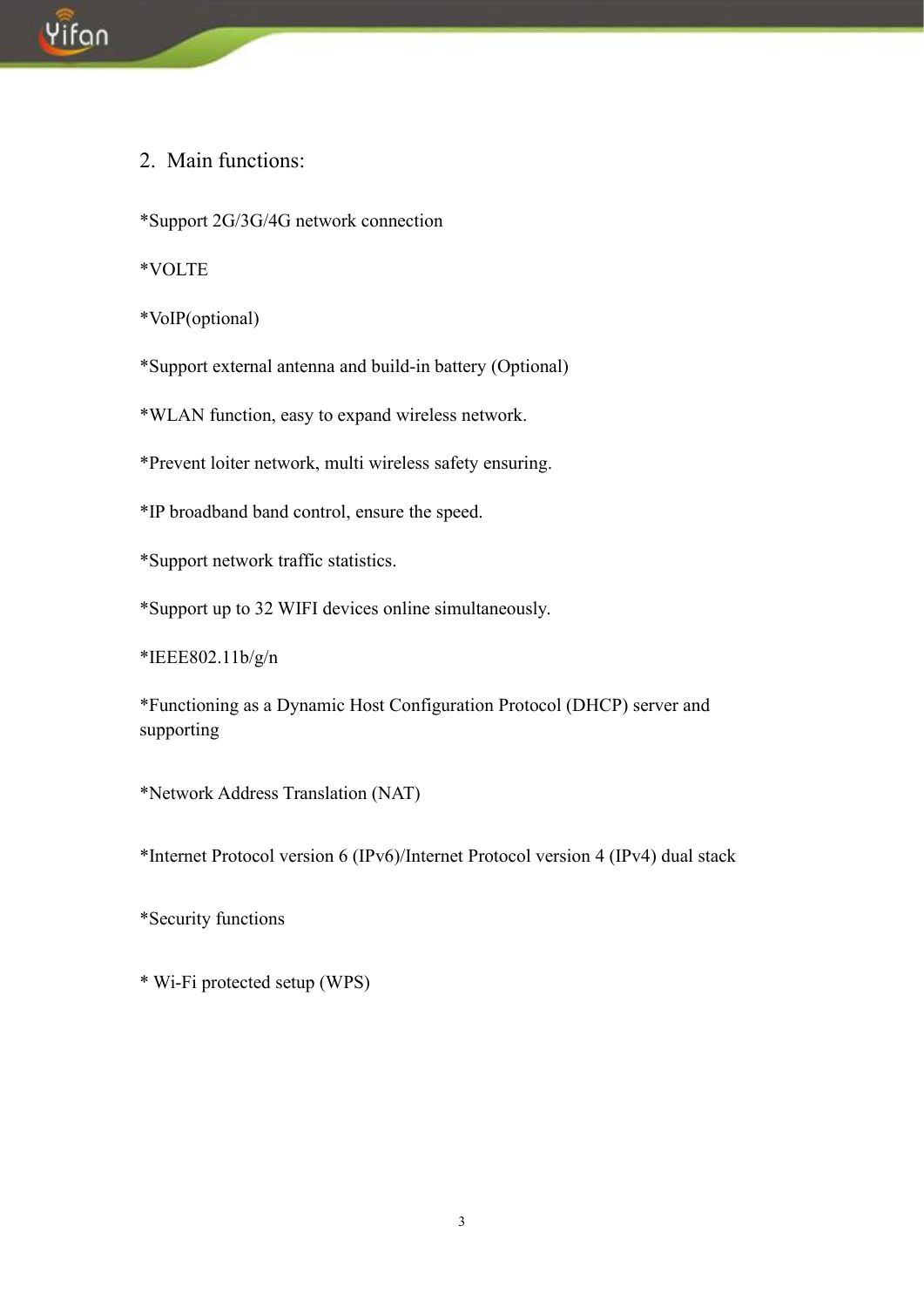### 3. Technical Specifications

### 3.1 Hardware specifications

| Item                 | Description                                                    |                              |  |
|----------------------|----------------------------------------------------------------|------------------------------|--|
|                      | WAN:                                                           |                              |  |
| Technical            | LTE/DC-HSPA+/HSPA+/HSPA/UMTS/EDGE/GPRS/GSM                     |                              |  |
| standards            | WLAN: 802.11b/g/n                                              |                              |  |
|                      | Standard:                                                      |                              |  |
|                      | FDD: Band1/2/3/5/7/8/20/28A                                    |                              |  |
|                      | TDD: Band38/39/40/41                                           |                              |  |
|                      | WCDMA:850/900/1900/2100Mhz                                     |                              |  |
|                      | GSM:850/900/1800/1900mhz                                       |                              |  |
| Working bands        | Optional:                                                      |                              |  |
|                      | FDD: Band1/2/3/4/5/7/8/28A/28B                                 |                              |  |
|                      | TDD: Band38/39/40/41                                           |                              |  |
|                      | WCDMA:850/900/1900/2100Mhz                                     |                              |  |
|                      | GSM:850/900/1800/1900mhz                                       |                              |  |
|                      | The frequencies could be customized for quantity order         |                              |  |
|                      | FDD - LTE Downlink: 150Mbps, Uplink: 50Mbps                    |                              |  |
|                      | TDD-LTE: Downlink: 150Mbps, Uplink: 50Mbps                     |                              |  |
|                      | HSPA+: 42Mbps(download speed) 5.76Mbps(upload speed)           |                              |  |
| Speed                | HSUPA: 5.76Mbps (upload speed)/ HSDPA:7.2Mbps(download speed:) |                              |  |
|                      | UMTS:384Kbps (download speed/upload speed)                     |                              |  |
|                      | (it is cat4)                                                   |                              |  |
|                      | <b>WIFI Standard</b>                                           | IEEE 802.11b/g/n             |  |
|                      | <b>WIFI Rate</b>                                               | Highest rate 144Mbps         |  |
|                      | RF power                                                       | 17dBm(Max) in 11b mode       |  |
| Wifi                 |                                                                | 17dBm(Max) in 11g mode       |  |
|                      |                                                                | 16dBm(Max) in 11n mode/chain |  |
|                      | Wifi users                                                     | Max up to 32 users           |  |
|                      | <b>CSFB</b>                                                    | Support                      |  |
|                      |                                                                |                              |  |
|                      | $1*RJ45$ port $(1* Lan)$                                       |                              |  |
| <b>External Port</b> | $1*RJ11$                                                       |                              |  |
|                      | 2*SMA external antenna port                                    |                              |  |
|                      | 1*sim card slot                                                |                              |  |
|                      | One power button                                               |                              |  |
| <b>Buttons</b>       | One WPS button                                                 |                              |  |
|                      | One reset button                                               |                              |  |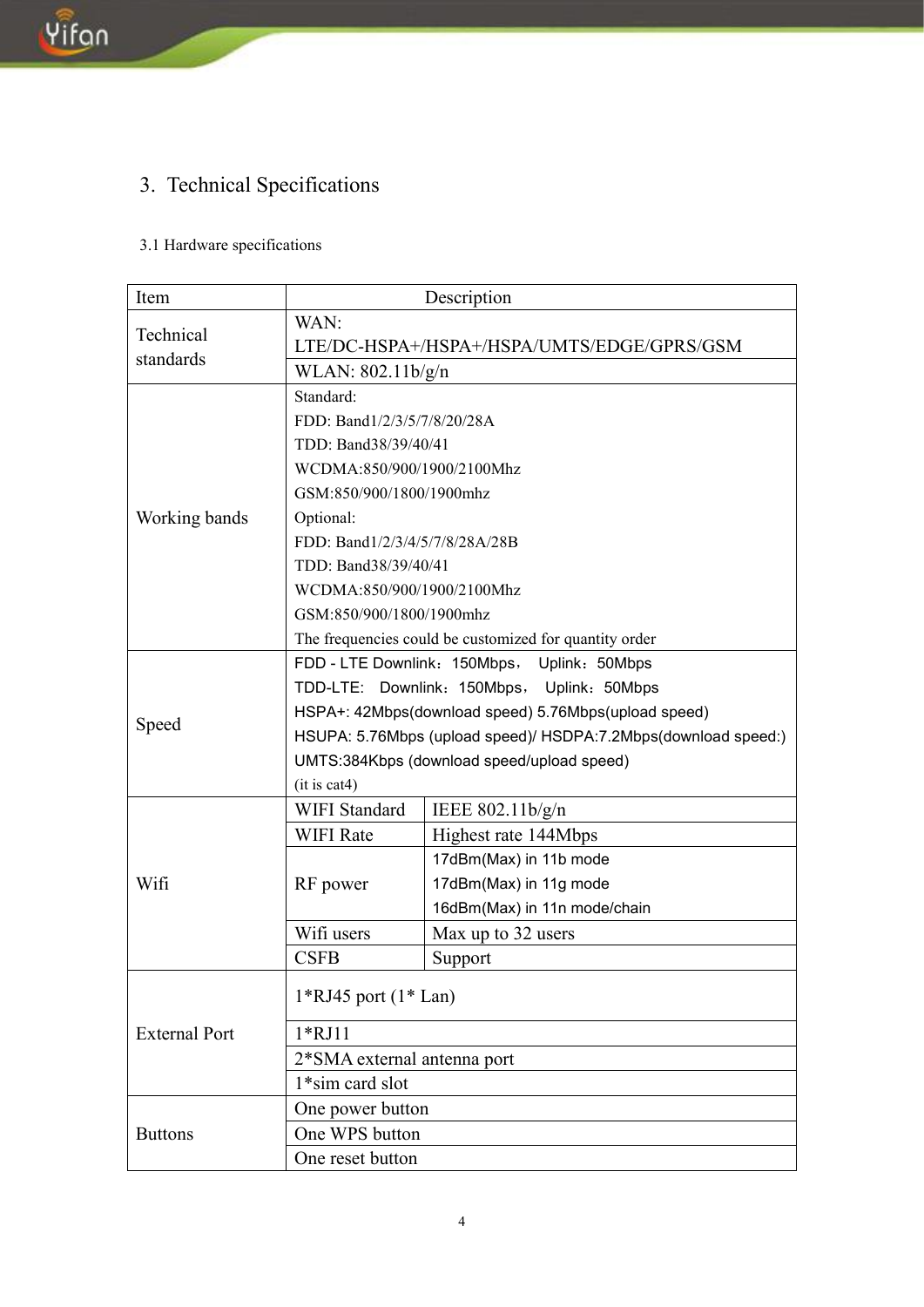| Antenna                               | External antenna, Gain>5db |                         |  |
|---------------------------------------|----------------------------|-------------------------|--|
| Size                                  | 130x120x52mm               |                         |  |
| Weight                                | 200 <sub>g</sub>           |                         |  |
| <b>PSU</b><br>12V/0.5A                |                            |                         |  |
| power                                 | $9-18V$                    |                         |  |
| lights<br>power, network, signal, LAN |                            |                         |  |
|                                       | Working temperature        | $-20 \sim 50^{\circ}$ C |  |
| Temperature                           | Storage temperature        | $40\sim85^{\circ}$ C    |  |

3.2 Software Specification

|                    | Supports NAT and Network Address and Port                       |
|--------------------|-----------------------------------------------------------------|
|                    | <b>Translation (NAPT)</b>                                       |
| <b>NAT</b>         | Supports fragmented message identification                      |
|                    | during common NAT                                               |
|                    | Enables and disables the DHCP server                            |
|                    | Configures DHCP server address pools                            |
| <b>DHCP</b> Server | Sets the lease time.                                            |
|                    | Displays the status of the DHCP server address pools, including |
|                    | host names, Media Access Control (MAC) addresses, IP            |
|                    | addresses, and remaining lease time                             |
|                    | Enables and disables the firewall.                              |
|                    | <b>Filters LAN MAC addresses</b>                                |
|                    | Filters LAN IP addresses.                                       |
|                    | Filters URLs.                                                   |
| Firewall           | <b>Supports port Mapping</b>                                    |
|                    | Supports demilitarized zone (DMZ).                              |
|                    | Supports Universal Plug and Play (UPnP).                        |
|                    | Speed limit                                                     |
| <b>SMS</b>         | Read, write, send SMS                                           |
| <b>MAC</b> address | Supports the MAC address authentication whitelist.              |
| authentication     | Supports the MAC address authentication blacklist.              |
| <b>TR069</b>       | Support                                                         |
| <b>VPN</b>         | <b>Support L2TP VPN</b>                                         |
| Frequency locking  | Support                                                         |
|                    | 3g/4g                                                           |
| Working mode       | 3g only                                                         |
|                    | 4g only                                                         |
| Remote upgrade     | Support                                                         |